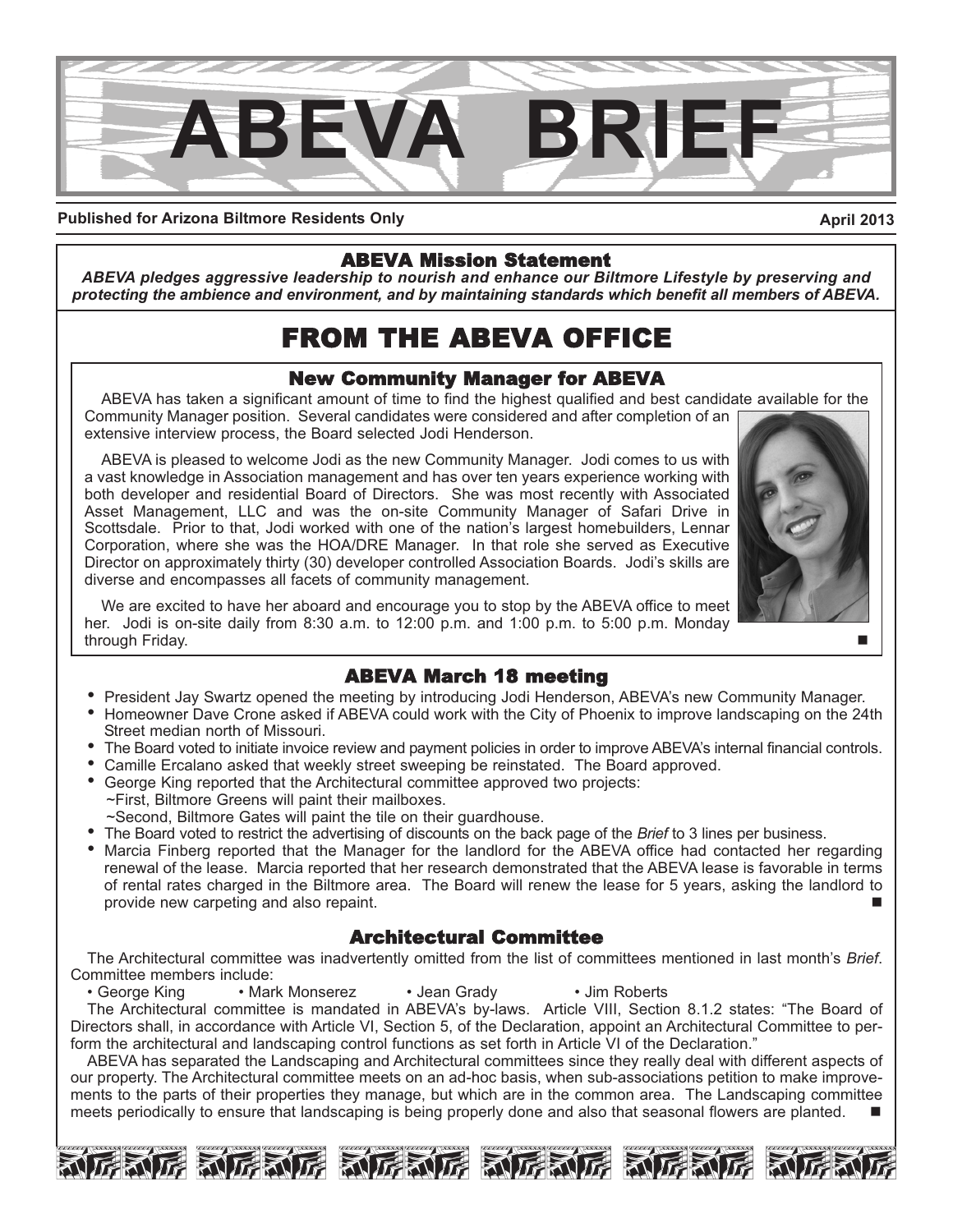









**THE RESPONSIBILITY FOR SECURITY BEGINS WITH EACH RESIDENT. MOST CRIMES ARE CRIMES OF OPPORTUNITY.** 

**IF YOU HAVE A SECURITY SYS-TEM AND DO NOT TURN IT ON,**

**THEN YOU DO NOT HAVE A SECURITY SYSTEM.**

*Should you see anything suspicious, call Roving Patrol at 602-369-4776 or Phoenix Crime Stop at 602-262-6151. For your safety, please program both of these numbers in your home and cell phones.* 

#### Letter from Ben Carro

To All,

I would like to remind you all how important it is to be a good witness and to obtain a good description of subjects and/or vehicles. Friday I was informed of a conviction by the Maricopa County Prosecutors Office on a metal theft that took place at The Biltmore Meridian Condos last year. The story has been told, but for those that don't remember this was a case where suspects arrived in a yellow car to

the condos. They entered the underground garage, and they began cutting large copper water pipe from the garage area. An alert security guard observed this and obtained a good description, he then watched the vehicle and called 911. This security guard was able to provide responding officers an accurate direction of travel and was later able to identify the suspects who were arrested with evidence in their possession.

Both suspects took the case to trial (one did not show up) upon conclusion of this case in court the judge sentenced one suspect to ten years in The Arizona Department of Corrections the other suspect has a felony warrant and will be sentenced when apprehended.

This case was solved with the assistance of ABEVA Security Patrol, Paradise Valley Police, The Phoenix Police Department, and The Maricopa County Prosecutor's Office's Metal Theft Division all working together.

Officer Ben Carro, Community Action Officer Mountain View Precinct, 602-320-0394 "Policing with a Purpose"

# NEWS FROM AROUND ABEVA

#### Biltmore Gates Entrance Gets a Facelift

Biltmore Gates homeowners voted last year to improve and update their entrance. Rustic stone has been added to the guardhouse and to the planter walls along with a new monument sign. Green grass and an array of colorful seasonal flowers have also been added to the entrance.

The Board also approved new home exterior colors and stone within the subdivision. The round-about area within the complex has also been upgraded. The association added new benches, landscaping and lighting.

Dave Crone, President of the Biltmore Gates Association, invites all ABEVA homeowners to "drive by Biltmore Gates and check it out!"



# MEETINGS & LUNCHEONS

#### Biltmore Area Partnership Luncheon

The Biltmore Area Partnership Networking Luncheon will be on Tuesday, April 23rd at the Embassy Suites Biltmore and the guest speaker will be Tamika Curry-Smith, who is the Founder and President of The TCS Group, Inc., a firm that provides human resources and diversity and inclusion solutions to corporate and nonprofit clients. She will be speaking about diversity as it pertains to the Biltmore Area as well as the City of Phoenix.

Embassy Suites Biltmore is located at 2630 East Camelback Road in Phoenix, and reservations will be required by Friday, April 19th. Networking will be from 11:30 a.m. to noon, when lunch will be served. The guests will address the attendees from 12:30 p.m. to 1:00 p.m.

The cost is \$30. For additional information, please call Ed Rossi at (602) 957-6483. Reservations and checks should be sent to Biltmore Area Partnership, 3104 East Camelback Road, #174, Phoenix, AZ 85016.

#### Biltmore Ladies Lunch Club

The Biltmore Ladies Lunch Club (BLLC) will meet at Frank and Albert's at 11:45 a.m. with La Rita Mason serving as the Coordinating Hostess. BYOM (Bring Your Own Money), order off the menu and come and enjoy lunch with ladies who live or work in the Biltmore area. You will receive notice of the actual day to meet for lunch via an email from La Rita Mason.

If you want to be placed on the e-mail luncheon notification list, contact La Rita Mason at (602) 667-0002 or lrmason@arn.net.

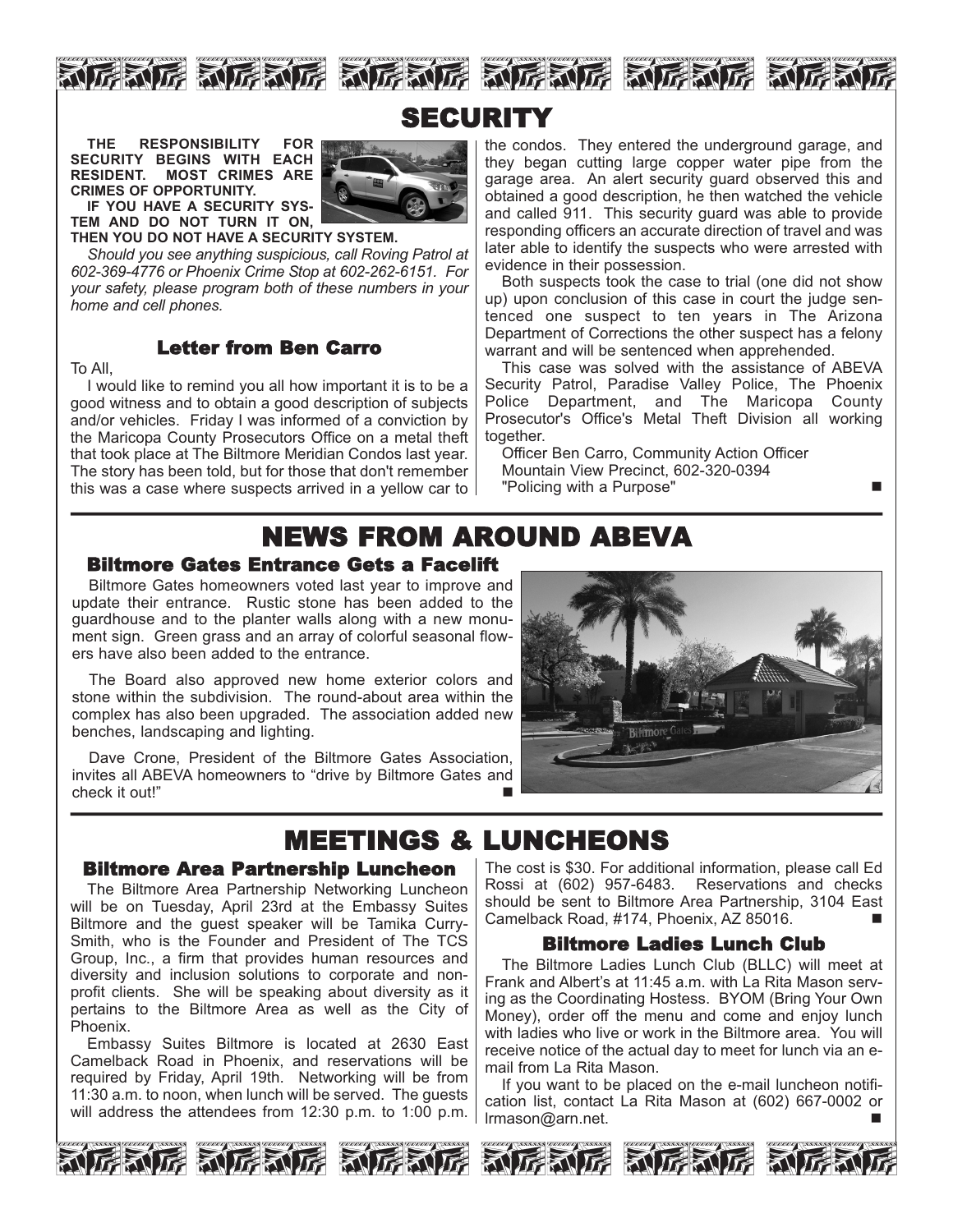



Would you like to network among Biltmore area professionals and businesspeople? Do you enjoy socializing with others living or working in the Biltmore area? The Biltmore Networking Group has been going strong since the summer of 2003. Check out this unique group of professionals, businesspeople and residents and get a feel for what makes the Biltmore area such a great community.

The Biltmore Networking Group organizes a monthly happy hour for professionals, businesspeople, residents and anyone who enjoys the Biltmore area to meet and network. Professionals from a wide variety of industries attend including finance, fine arts, government, hospitality, law, marketing, medicine, real estate, technology and many more. There is usually a group of about 60 to 80 people attending. With the demographics of the Biltmore community, you are sure to make the contacts you desire.

This month's happy hour is planned for April 4th, 2013 from 5:30 p.m. to 7:30 p.m. at the Omaha SteakHouse Garden Lounge inside the Embassy Suites Phoenix Biltmore, located at 2630 East Camelback Road in Phoenix. You can reach them by calling (602) 955-3992. If you have any questions or would like to be added to the email list for monthly announcements, please contact Shahpar Shahpar at biltmorenetwork@gmail.com.

#### Camelback East Village Planning Committee

A developer presents the City Planning Department with plans. The plans are then given to the Camelback East Village Planning Committee for review and recommendations before they are passed on to the Planning Commission and then to the City Council.

The next meeting is scheduled for Tuesday, April 2nd, 2013 at 6:00 p.m. at the Devonshire Senior Center, located at 2802 E. Devonshire (one block north of Indian School Road.) The meetings are open to the general public. For additional information or to confirm the meeting has not been cancelled or changed, please call Jacob Zonn, Camelback East Village Planner at 602-534-5829 or visit the website at www.phoenix.gov/PUBMEETC/indxhtml.html.

## SPECIAL OFFERS AND EVENTS Adobe

There's a Lot to Love at Arizona Biltmore Golf Club this February. Don't miss out on all that April has to offer at Arizona Biltmore Golf Club and the Adobe. You'll love the carefully-crafted memberships and packages available in 2013.

- **Welcome, Enterprise Junior Members**. Arizona Biltmore Golf Club's Enterprise Junior Golf Membership is available to prospective members under the age of 40. Enterprise Junior Members have the same privileges and obligations as golf members, yet pay a reduced monthly membership fee of \$250. Interested in becoming an Enterprise Junior Member? Contact Erik at the Arizona Biltmore Golf Club at 602-955-9794.
- **Golf Rates.** The ABEVA golf rate is \$148 in April.
- **Catering to You.** The Adobe is proud to offer catering services for your enjoyment at home, the office or your next event. A traditional menu with a contemporary twist offers an array of choices that is sure to please your entire party.

For details, memberships or to book a golf tee time, visit www.azbiltmoregc.com.  $\blacksquare$ 

#### Wrigley Mansion

The Wrigley Mansion proudly offers ABEVA homeowners 20% off your lunch, dinner or brunch. Our home is your home, come and enjoy the views and dine with Chef Stephan's lovely new menus. We've expanded our wine list to include 450 labels over 5,000 bottles of wines from all over the world. For your reservation call 602-955-4079.









## **ABEVA Board of Directors**

**Jay Swart, President George King, Vice President Judith Shafkind, Treasurer Marcia Finberg, Secretary Mark Monserez Camille Ercolano George King Harvey Shrednick John Chilcott James Bell**

#### **ABEVA Office Information**

**2525 East Arizona Biltmore Circle, Building D, Ste. 145 Phoenix, Arizona 85016 Hours Mon.-Fri. 8:30 am-5 pm 602-955-1003 phone 602-955-1144 fax**

**The** *ABEVA Brief* **Editor Marcia Finberg email: mfmba@aol.com**

**Roving Patrol: 602-369-4776**

**Police Dept. Non-Emergency: 602-262-6151**

**Resort Truck Parking on ABC Hotline 602-954-2573**

#### **Website Information**

Sign on to visit the website by going to www.abeva.com. If you do not yet have a login name and password, from the menu on the left choose e-forms, then choose login request, fill out the required information and click submit. We will send your pre-assigned login name and password back by email. You may read board minutes and the *ABEVA Brief* online. n